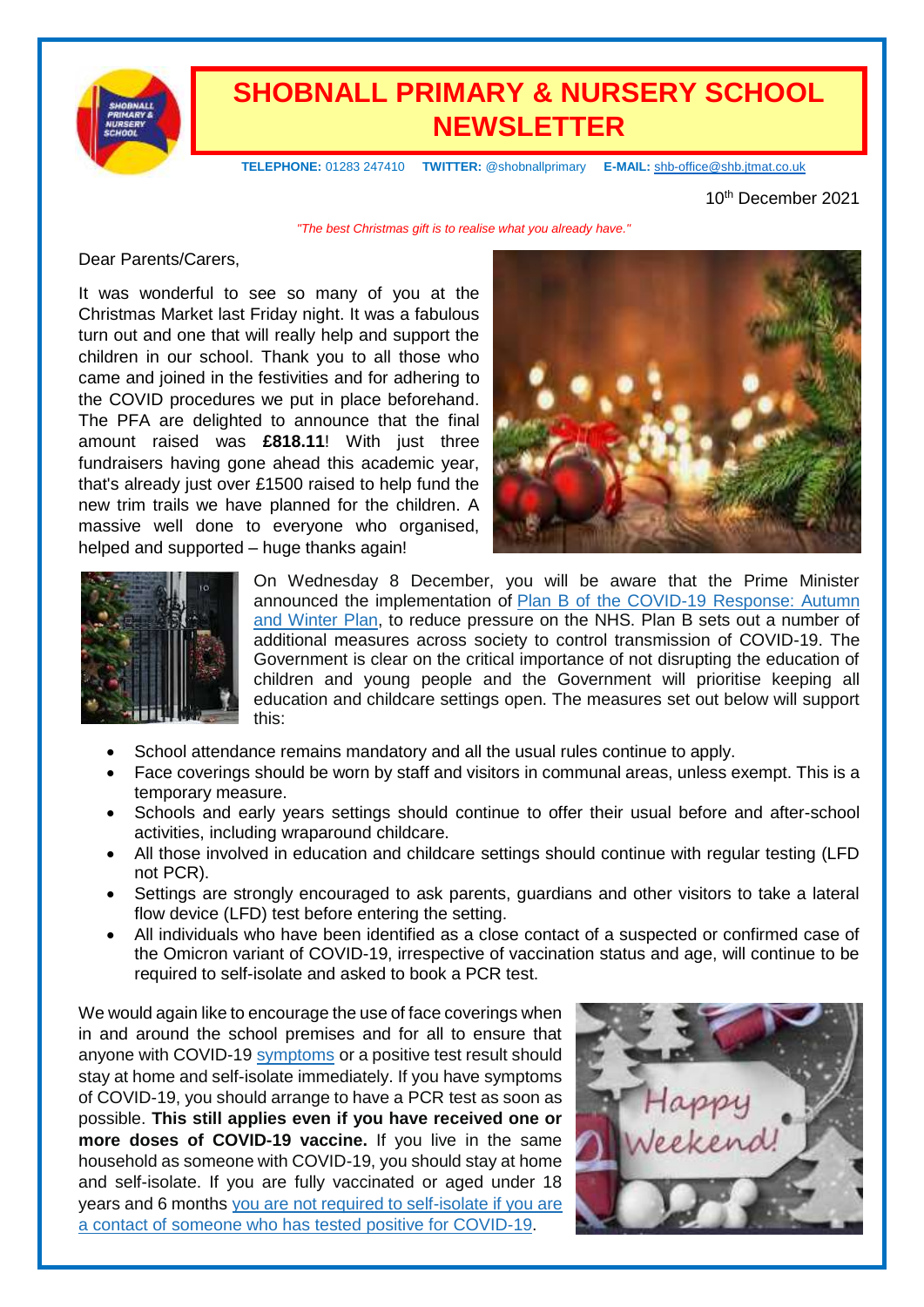Thank you once again for coming and supporting the Market last week and we hope that everyone has a great weekend! As always, look after yourselves, each other and stay safe!

#### **EYFS Nativity**

We were very, very proud of our Nursery and Reception children this week for their fantastic nativity performance of 'We're Going on a Baby Hunt'. It was a beautiful reminder of the Christmas story, and I know that parents, as well as the school, were very proud of their achievements! Thank you to all of our parents who came along and supported and with help getting children into costumes before each



performance and the learning of lines at home. I must re-iterate my thanks once again to our wonderful EYFS staff and volunteers who helped make the performances really special and unique.

#### **Year 3 Cosy Christmas**

Year 3 entertained us today with their cosy Christmas celebrations! It was magnificent to hear not only a festive joke or two but also some fantastic singing and great poetry! A sprinkle of 'cosiness' was added by the children performing in their pyjamas! Thanks must go to all the staff in Year 3 for helping to put together and prepare such a festive treat for us and to all the parents who came along to support the children!



#### **Christmas Homework**

As a school, we believe that holidays are a time to relax and spend with family and friends. Teachers will not be setting any formal homework over the Christmas break (Year 6 have agreed on some slightly different arrangements with Miss Barnard), although we would like to encourage the children to utilise any free time to indulge in a good book! We would love to be able to swap and share some recommended reads with each other in the New Year! Many thanks for the support that you give on a weekly basis with homework – it is very much appreciated by all the staff!

#### **The Week Before Christmas…**

As you are all aware, next week is incredibly busy! We start the week with the Year 1 & 2 performance, Christmas Lunch is on Wednesday and we have our trip to see the pantomime at Lichfield Garrick on Thursday. I thought it would be useful to provide you with a few reminders regarding the arrangements:

Year 1 & 2 Christmas Performance – the first performance starts at 9.15am, the second performance starts at 2.00pm. If you are attending the second performance, you are more than welcome to take your children home earlier if you so wish afterwards – the teaching staff are aware of this. Please be aware that photographs must not appear on the internet or social websites and should be used as a personal memento only. Parents wishing to take videos/photographs are asked to stand in a position which does not detract from the children's performances, and does not restrict the view of other audience members.

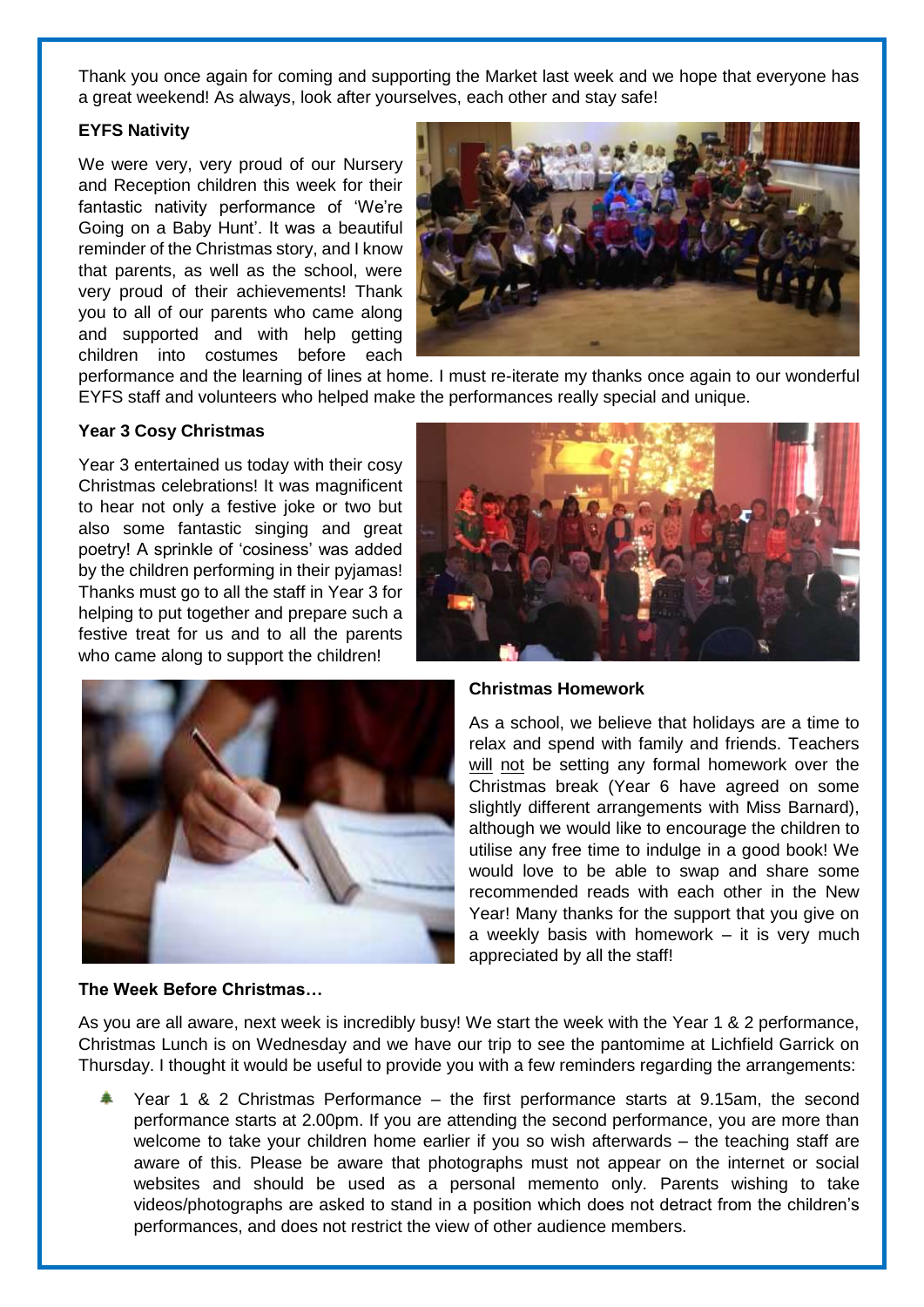- o Please could we also ask you to:
	- Wear a face covering.
	- Use hand sanitiser before entering and leaving the hall.
	- **Complete a LFD test prior to attending on the day of the event.**
	- Not attend if you or anyone in your household is displaying symptoms or currently has tested positive for COVID.
- As we are attending the pantomime performance during the afternoon on Thursday, we anticipate arriving back at school at around 4.45pm, traffic permitting. If there are any delays or changes, we will inform you via text. Please could you wait for your children at their usual gate. The teachers will dismiss the children in line with usual procedures after they have collected their coats and bags from their classrooms.
- Shobnall Stars will be closed on Thursday 16 December 2021 (After School Club only).



### **'My School Fund' Initiative**

We announced some time ago that Shobnall Primary & Nursery School has joined the My School Fund initiative. This innovative scheme allows for us to be able to boost our school's budget with your help.

#### **How does it work?**

Parents, guardians and carers can sign up to the scheme for free and start earning cashback on the things they buy in participating retail stores, including Sainsbury's and Argos. As you spend, you'll receive 2% cashback in the form of eGift vouchers that can be redeemed in participating stores. By linking your spend to our school on the My School Fund website we'll also earn 1% cashback on your spend.

Add that all up across our school's network of families and together we can all make a big difference!

#### **How to get involved**

Visit myschoolfund.org to register for free and link to Shobnall Primary & Nursery School. From there, everything you spend in participating stores will go towards helping boost our budget, plus your own!

Sign up today at [myschoolfund.org.](http://www.myschoolfund.org/)

#### **Wellbeing Award for Schools**

Shobnall Primary & Nursery School achieved the WAS Award (Wellbeing Award for Schools) in 2018! Since then, we have taken part in *Happy Healthy Children Week* with other schools in JTMAT. We also celebrated *NHS Week* last academic year and *Hello Yellow Day* this year to raise awareness of mental health and wellbeing.

Shobnall Primary & Nursery School work with the Mental Health Support Team to help pupils who are suffering from mental health problems. This year, we have trained staff as ELSAs (Emotional Literacy Support Assistants), who are in school to help pupils.

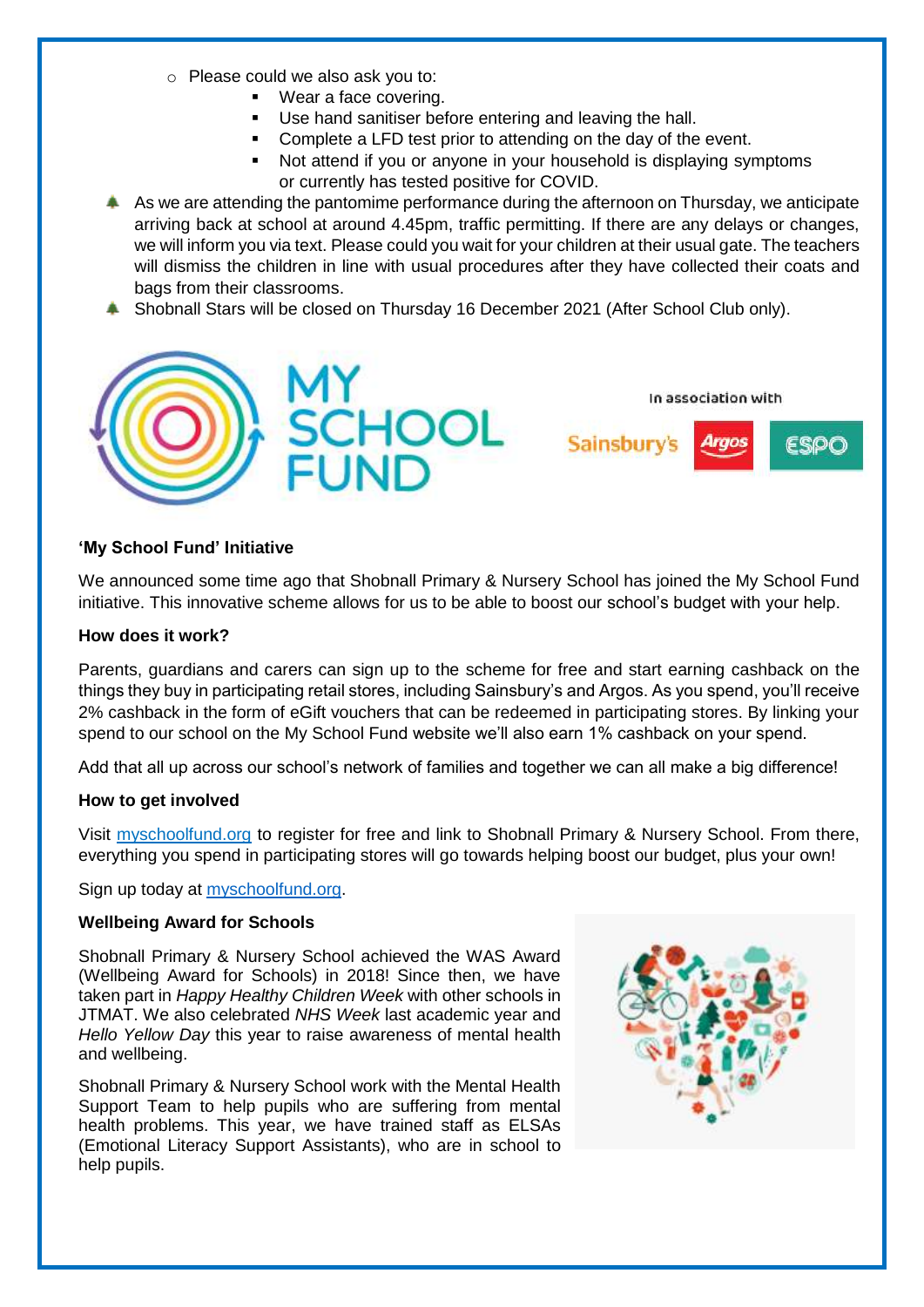Our next WAS Award inspection will take place on Friday 4 February 2022. Please complete the Parent Evaluation Form by clicking on the link below to give your invaluable views about the work we do as a school to support wellbeing.

Evaluation submissions are valid between: 16/11/2021 - 09/01/2022. Your submission will not be accepted outside of these dates.

Click [here](https://app.awardplace.co.uk/stakeholder-evaluations/user-survey/619382f398c66) or copy and paste the following [https://app.awardplace.co.uk/stakeholder-evaluations/user](https://app.awardplace.co.uk/stakeholder-evaluations/user-survey/619382f398c66)[survey/619382f398c66](https://app.awardplace.co.uk/stakeholder-evaluations/user-survey/619382f398c66) into your browser to access the survey. Many thanks for your support with this.



### **Online Safety Tips**

We are reminded this week of how to connect in some way over Christmas via the National Online Safety Christmas song. Please find the lyrics and a link to the song at the end of the newsletter!

We hope that you enjoy!

### **School Uniform Exchange**

Please don't forget the *school uniform exchange*, which continues! There is a box situated by the gate on the school car park for any parents who have items they wish to donate. Please could we ask that these are cleaned and in good condition before placing in the box! Amy Roobottom continues sorting and collating this. As previously stated, if you wish to contact Amy to ask what is available that you might be in need of, please contact the school office via [shb-office@shb.jtmat.co.uk](mailto:shb-office@shb.jtmat.co.uk) and we will ensure this is forwarded to her.



#### **Hot Lunch Options – 13 December to 16 December 2021**

Please note that due to food shortages and issues with deliveries, the kitchen may have to change the menu at the last minute. Mrs Inger will try her best to keep everyone updated. Many thanks for your understanding. *Remember, Wednesday is Christmas Lunch and Friday is an INSET so the lunch options for the forthcoming week are:*

| 4th Oct, 1st Nov<br>22nd Nov, 13th Dec<br>WEEK1   | MONDAY                                                                           | <b>TUESDAY</b>                                                      | WEDNESDAY                                                             | <b>THURSDAY</b>                                                                        | <b>FRIDAY</b>                                                 |
|---------------------------------------------------|----------------------------------------------------------------------------------|---------------------------------------------------------------------|-----------------------------------------------------------------------|----------------------------------------------------------------------------------------|---------------------------------------------------------------|
| <b>MAIN DISH</b>                                  | Ham panini pizza                                                                 | Sweet and sour<br>chicken                                           | Roast chicken and<br>stuffing                                         | Pork sausages                                                                          | <b>Battered</b> fish                                          |
| <b>VEGETARIAN MAIN DISH</b>                       | Cheese and tomato<br>panini pizza                                                | Vegetable curry                                                     | <b>Ouorn fillet and</b><br>stuffing                                   | Quorn sauasges                                                                         | Cheese pin wheel                                              |
| $\overline{5}$<br><b>ACCOMPANIMENTS</b>           | <b>Herby</b> diced<br>potatoes<br>Garden peas<br><b>Baked</b> beans<br>Salad bar | <b>Fluffy rice</b><br>Carrot batons<br><b>Broccoli</b><br>Salad bar | <b>Roast potatoes</b><br>Green cabbage<br>Sliced carrots<br>Salad bar | <b>Mashed potatoes</b><br>Garlic bread<br><b>Sweetcorn</b><br>Cauliflower<br>Salad bar | Chunky chips<br><b>Baked</b> beans<br>Mushy peas<br>Salad bar |
| <b>DESSERTS</b>                                   | Marble sponge and<br>custard                                                     | Ginger cookie                                                       | Rice pudding with<br>fruit compote                                    | Flapjack                                                                               | Fruit and ice cream                                           |
| 0<br><b>FRESH FRUIT</b><br><b>&amp; YOGHURT</b>   | Fresh fruit and<br>yoghurt                                                       | Fresh fruit and<br>yoghurt                                          | Fresh fruit and<br>yoghurt                                            | Fresh fruit and<br>yoghurt                                                             | Fresh fruit and<br>yoghurt                                    |
| <b>JACKET POTATOES</b><br><b>&amp; SANDWICHES</b> | Jacket potato and<br>sandwiches with<br>various fillings                         | Jacket potato and<br>sandwiches with<br>various fillings            | Jacket potato and<br>sandwiches with<br>various fillings              | Jacket potato and<br>sandwiches with<br>various fillings                               | Jacket potato and<br>sandwiches with<br>various fillings      |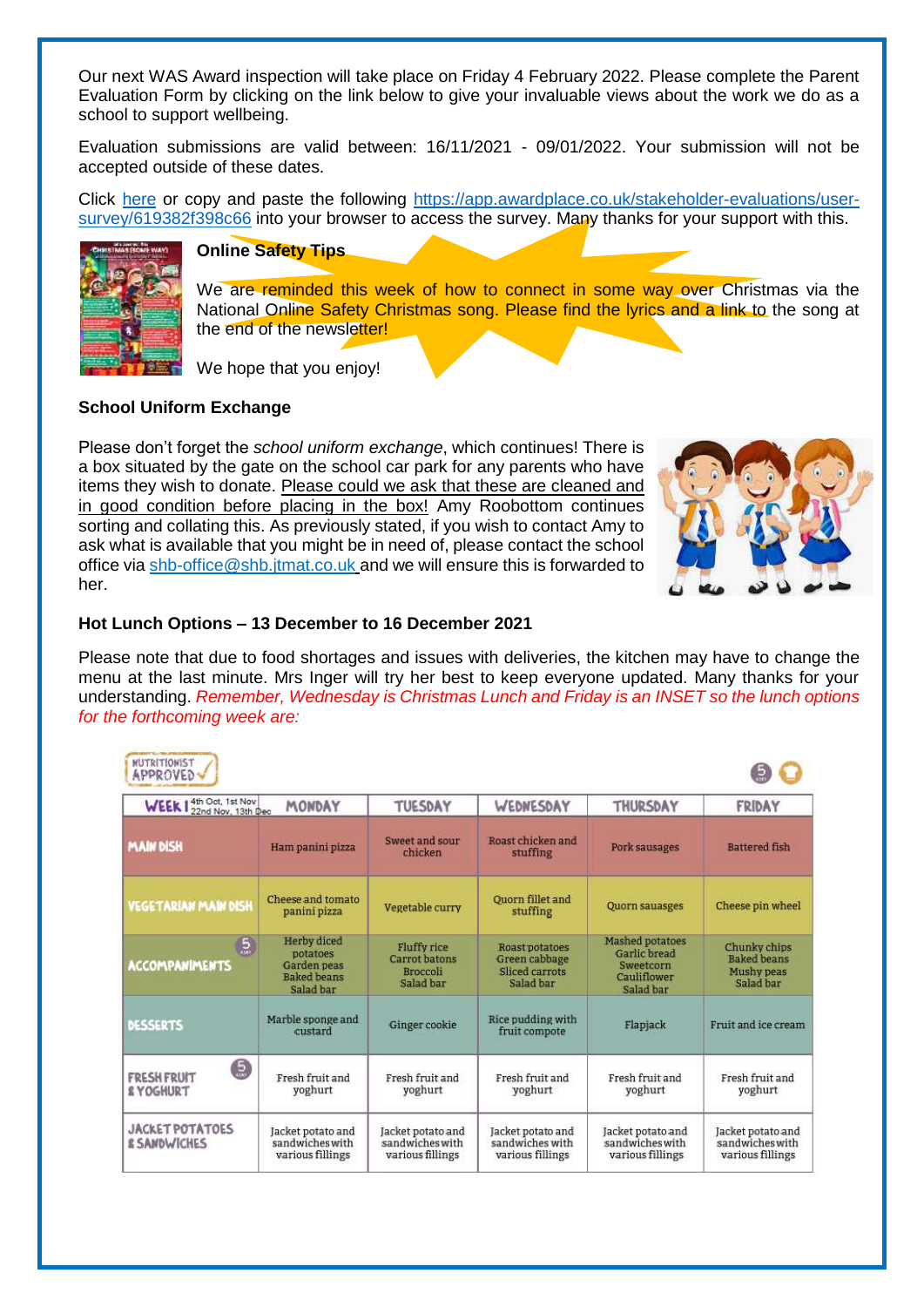# **SHOBNALL SHOWCASE!**

Let's have a sneaky peek as to what has been going on in our classrooms this week…

#### **Nursery**

It was 'Lights, camera, action!' this week, as our youngest children performed their nativity 'We're Going on a Baby Hunt'. Although several children got a little star struck on Tuesday, by Wednesday they were well and truly into the swing of things and gave a flawless show! The staff were so proud of them all! So now that costumes are away, children are loving the Christmassy vibes...music playing and a range of new Christmas activities to explore and make!

#### **Reception**

The children have enjoyed another fantastic Christmas themed week!

They have had fun completing lots of different activities including making some exciting Christmas cards, decorations and using their phonics knowledge to label Christmas gifts.

The children have also been focussing on the importance of oral hygiene and have joined in with various activities to support their understanding of tooth brushing. They thoroughly enjoyed using the toothpaste and brushes to clean some decayed teeth!



The children behaved fantastically during our Christingle celebration at St Aidan's Church. They listened carefully to Father Robin and the Year 6 children as they read the Christmas story and joined in with some wonderful songs.

We were all extremely proud of the children earlier this week when they performed their Christmas performance 'We're Going on a Baby Hunt' they all did very well to remember their lines, songs and actions- fantastic Reception you are all Christmas superstars!

#### **Year 1**

Year 1 have had a fantastic week and are very much in the Christmas spirit. This week in English we have been continuing our exploration of 'The Nightmare Before Christmas' by joining in a very immersive exploration of Christmas Town. This involved lots of sparkles, lights and the smell of gingerbread to get those creative adjectives flowing. In maths this week we have been exploring tens and ones within twenty. This again has been a very practical exploration as they have used lots of concrete resources to help with their understanding. We have continued our Religious Education topic this week by further exploring gifts and giving and comparing the celebration of Christmas and the celebration of Eid al-Fitr. Our Nativity is now performance ready and we look forward to welcoming you in on Monday to watch the big production. The children have tried extremely hard when practicing and we hope you enjoy it as much as we have creating it!

#### **Year 2**

Year 2 have had a higgledy piggledy week this week, ensuring that all loose ends are tied up in preparation for a week full of Christmas activities next week! Each morning the children have been working on completing their stories inspired by Julia Donaldson's 'Room on The Broom'. Year 2 have been so creative in their writing and it has wonderful to see how creative they have been! The children have also completed a unit of learning in R.E. this week, all about the importance of light to different religions. Year 2 learnt about Rama and Sita and acted out the story, created their own advent wreaths and designed a Menorah. The children also finished their unit of learning in Geography by learning about the different continents, their human and physical features and how to identify landmarks using aerial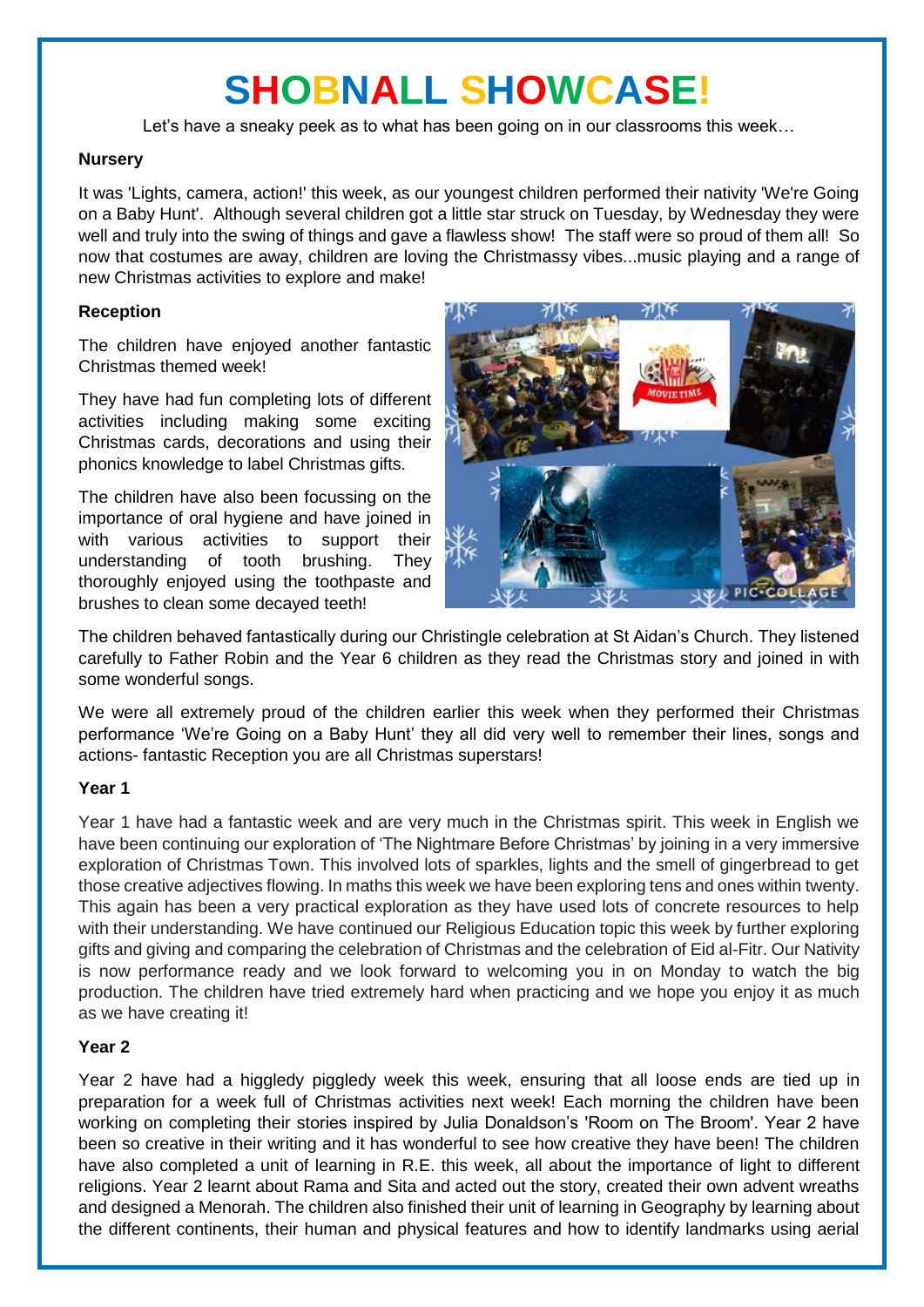images. But, most importantly, the whole of KS1 have been practicing their Nativity - they are all SO excited to perform it to their families on Monday....we think it's the best Nativity yet, full of sparkle and razzmatazz!

#### **Year 3**

We have had a fantastic, festive week in Year 3! We thoroughly enjoyed sharing our Cosy Christmas Celebration with our parents and carers. Year 3 have been working extremely hard over the last few weeks learning Christmas songs, poems, jokes and information. We hope the audience enjoyed our performance as much as we did. It has been wonderful to see the children's confidence develop on the stage.



As well as practicing and performing our Cosy Christmas Celebration, the children have been exploring 'The Polar Express' in English. The book was kindly delivered by our mischievous class elf. The children have been looking closely at the brilliant illustrations and identifying the key features of an effective setting description to inform their writing. We are looking forward to getting involved with all the festive activities that are planned over the next week.



#### **Year 4**

This week in Year 4, we have continued our multiplication and division unit in maths looking at timetables, which the children have thoroughly enjoyed! In English, the children have written the next chapter of Mr Stink and I have loved reading these! It has been wonderful to see the creativity used by the children to create an engaging chapter. The children have also spent their final afternoon at Forest School. The children cleaned the pond and even found a toad along the way! A brilliant week Year 4. Well done!

#### **Year 5**

Year 5 have enjoyed this week as they have finished their final piece of writing, which was inspired by the video clip 'Sometimes by the Stars'. The pupils have started their geography unit where they have been learning about longitude and latitude.

This week the pupils have made their Christmas cards ready to bring home at the end of next week. Just a reminder that swimming will not take place until after Christmas and their first week back is Tuesday 11th January.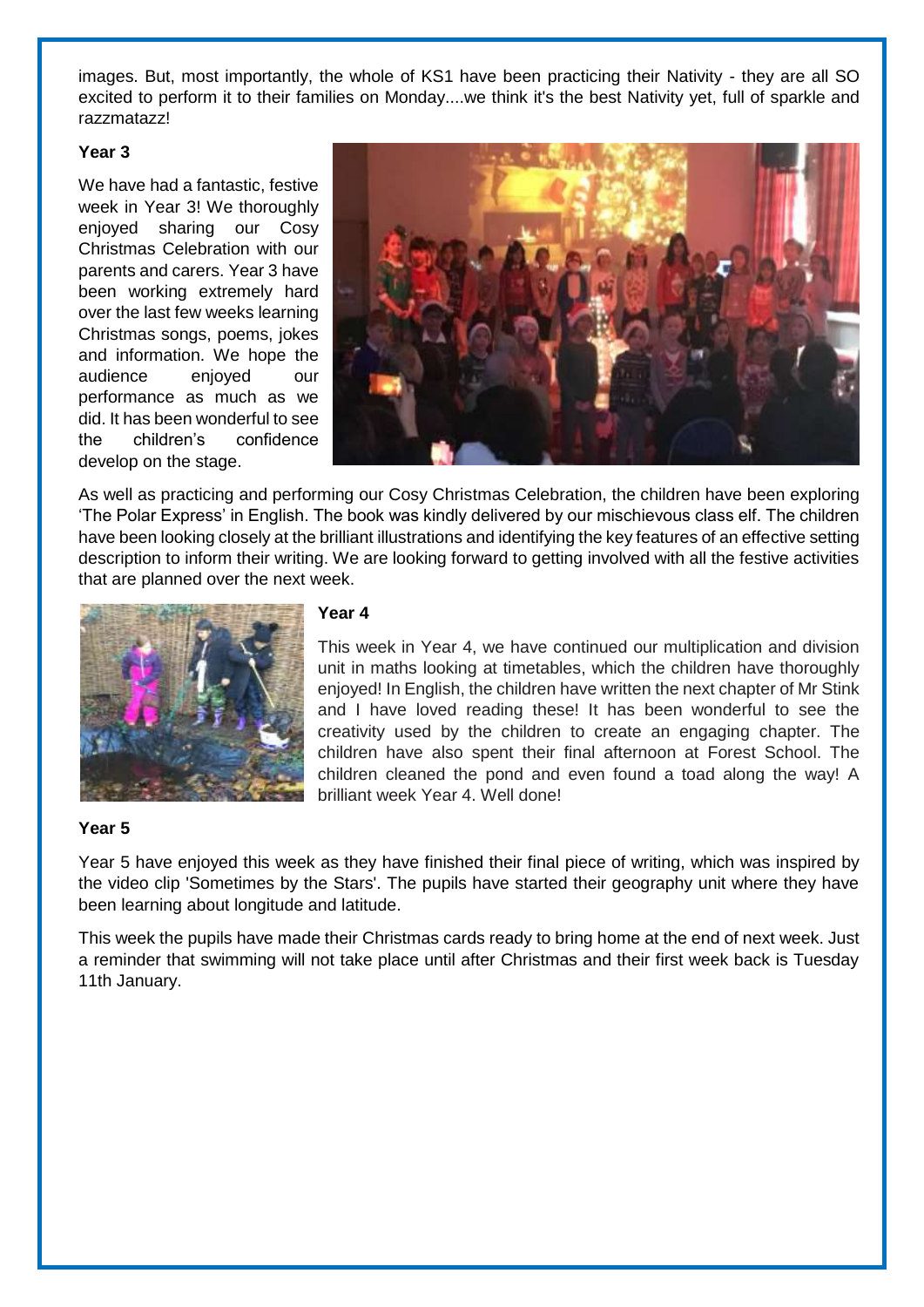#### **Year 6**

We had a lovely start to the week with a Christingle service at St. Aidan's Church, where some of the children brought in their own Christingles. In English, Year 6 have been exploring Roald Dahl's story, Lamb to the Slaughter, using our inference to gain a deeper insight into the personality of the main character and using our drama skills to retell the story. The pupils have been continuing with fractions in maths, continuing to stay resilient with the various steps involved! Our afternoons have consisted of Christmas activities, D&T and PSHE.



#### **Reading Corner**

This week's recommended read is for children aged 5+…

#### **Verity Fairy: Sleeping Beauty**

*Written by Caroline Wakerman*

Fairies Verity and her best friend Celeste live in Fairy Tale Kingdom, where all your favourite fairytale adventures take place. In this story, Tatiana, the Queen of the Fairies, puts Verity in charge of the party the human king and queen are throwing for their new baby daughter. When Verity accidentally on purpose leaves out Nissa, the grumpy fairy places that curse on the baby. Fortunately, with Celeste's help, Verity can put things right, not just for the royal family, but with Nissa too. As with other titles in this series, this puts a sweet new twist on a much-loved story and little children will be very taken by Verity and Celeste. With lots of illustrations and short chapters, it's good for newly independent readers and a useful glossary will help them understand and remember new vocabulary.



| <b>Reception</b> | Obeydullah H | Angel M            |
|------------------|--------------|--------------------|
| <b>Year 1</b>    | Layla N      | Gordon Z           |
| <b>Year 2</b>    | Dylan S      | Fatiha N-M         |
| <b>Year 3</b>    | ALL!         |                    |
| <b>Year 4</b>    | Sophie A     | <b>Beatrix M-B</b> |
| Year 5           | Ben B        | Amy R              |
| Year 6           | Freya P      | Louie S            |

#### **Head Teacher's Awards Lunchtime Star Awards**

| <b>Reception</b>  | Ava O-R  |
|-------------------|----------|
| Year 1            | Aiza L   |
| Year <sub>2</sub> | Eisa L   |
| <b>Year 3</b>     | Erin S   |
| Year 4            | Oscar T  |
| <b>Year 5</b>     | Ashton M |
| Year <sub>6</sub> | Safi S   |

#### **Team Points**

| <b>Team Points</b>              | <b>Claymills</b> | <b>Rosliston</b> | <b>Sinai</b>     | Trent            |
|---------------------------------|------------------|------------------|------------------|------------------|
| Points (Week Ending<br>10.12.21 | 218              | 144              | 300              | 206              |
| Position                        | $2nd - 3$ Points | $4th - 1$ Point  | $1st - 4$ Points | $3rd - 2$ Points |
| <b>Running Total</b>            | 48               | 18               | 34               | 30               |

#### **Autumn Term Diary Dates**

**Event Date/Time**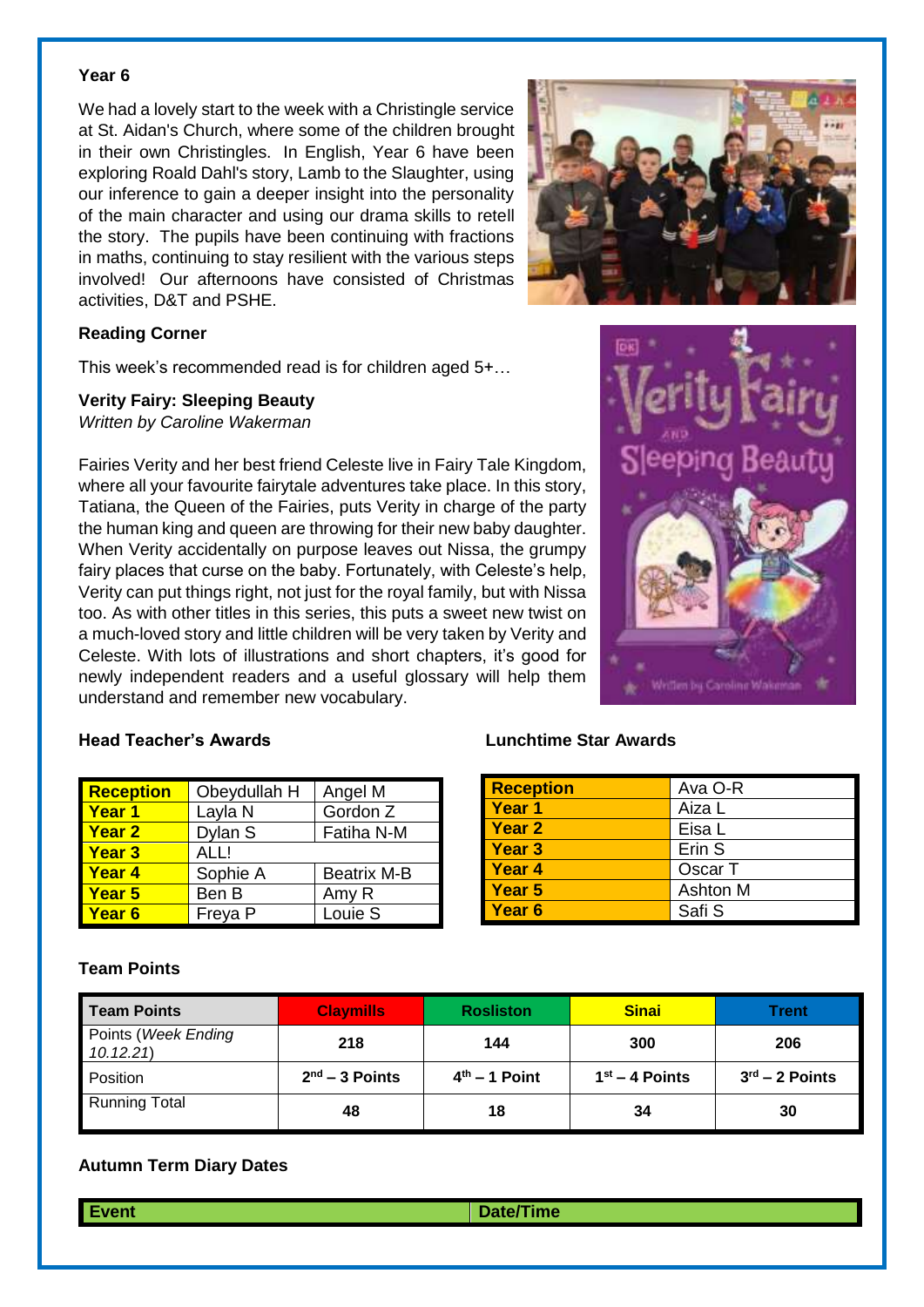| <b>KS1 Nativity</b>                        | Monday 13 <sup>th</sup> December 2021, 9.15am AND<br>2.00pm |
|--------------------------------------------|-------------------------------------------------------------|
| Christmas Lunch                            | Wednesday 15 <sup>th</sup> December 2021                    |
| Whole School Trip to Pantomime - Lichfield | Thursday 16th December 2021, 1.30pm                         |
| <b>Garrick, Peter Pan</b>                  |                                                             |
| School Closes for Christmas                | Thursday 16th December 2021                                 |
| <b>INSET Day</b>                           | Friday 17th December 2021                                   |

# **Spring Term Diary Dates**

| <b>Event</b>                       | <b>Date/Time</b>                                                        |  |
|------------------------------------|-------------------------------------------------------------------------|--|
| <b>School Reopens for Pupils</b>   | Tuesday 4 <sup>th</sup> January 2022                                    |  |
| <b>Young Voices</b>                | Thursday 27th January 2022                                              |  |
| Year 6 Laches Wood                 | Monday 31 <sup>st</sup> January 2022 to Friday 4 <sup>th</sup> February |  |
|                                    | 2022 Inclusive                                                          |  |
| <b>NSPCC Number Day</b>            | Friday 4 <sup>th</sup> February 2022                                    |  |
| <b>Parent Consultations</b>        | Monday 7 <sup>th</sup> February 2022                                    |  |
|                                    | Wednesday 9th February 2022                                             |  |
| Safer Internet Day                 | Tuesday 8 <sup>th</sup> February 2022                                   |  |
| <b>School Closes for Half-Term</b> | Friday 18th February 2022                                               |  |
| <b>INSET Day</b>                   | Monday 28th February 2022                                               |  |
| <b>School Reopens for Pupils</b>   | Tuesday 1 <sup>st</sup> March 2022                                      |  |
| World Book Day                     | Thursday 3rd March 2022                                                 |  |
| Red Nose Day                       | Friday 18th March 2022                                                  |  |
| Year 1 Class Assembly              | Thursday 24 <sup>th</sup> March 2022                                    |  |
| Year 3 Class Assembly              | Thursday 31 <sup>st</sup> March 2022                                    |  |
| <b>School Closes for Easter</b>    | Friday 8 <sup>th</sup> April 2022                                       |  |

# **Diary Dates 2021-2022**

| <b>Event</b>                       | <b>Date/Time</b>                                                   |
|------------------------------------|--------------------------------------------------------------------|
| <b>School Closes for Christmas</b> | Thursday 16th December 2021                                        |
| <b>INSET Day</b>                   | Friday 17th December 2021                                          |
| <b>School Reopens for Pupils</b>   | Tuesday 4 <sup>th</sup> January 2022                               |
| <b>Young Voices</b>                | Thursday 27th January 2022                                         |
| School Closes for Half-Term        | Friday 18th February 2022                                          |
| <b>INSET Day</b>                   | Monday 28th February 2022                                          |
| <b>School Reopens for Pupils</b>   | Tuesday 1 <sup>st</sup> March 2022                                 |
| <b>School Closes for Easter</b>    | Friday 8 <sup>th</sup> April 2022                                  |
| <b>School Reopens for Pupils</b>   | Monday 25th April 2022                                             |
| May Day Bank Holiday               | Monday 2 <sup>nd</sup> May 2022                                    |
| Key Stage 2 SATs Week              | Monday 9 <sup>th</sup> May 2022 - Friday 13 <sup>th</sup> May 2022 |
| School Closes for Half-Term        | Friday 27 <sup>th</sup> May 2022                                   |
| <b>INSET Day</b>                   | Monday 6 <sup>th</sup> June 2022                                   |
| <b>School Reopens for Pupils</b>   | Tuesday 7 <sup>th</sup> June 2022                                  |
| JTMAT INSET Day                    | Friday 8 <sup>th</sup> July 2022                                   |
| <b>School Closes for Summer</b>    | Wednesday 20 <sup>th</sup> July 2022                               |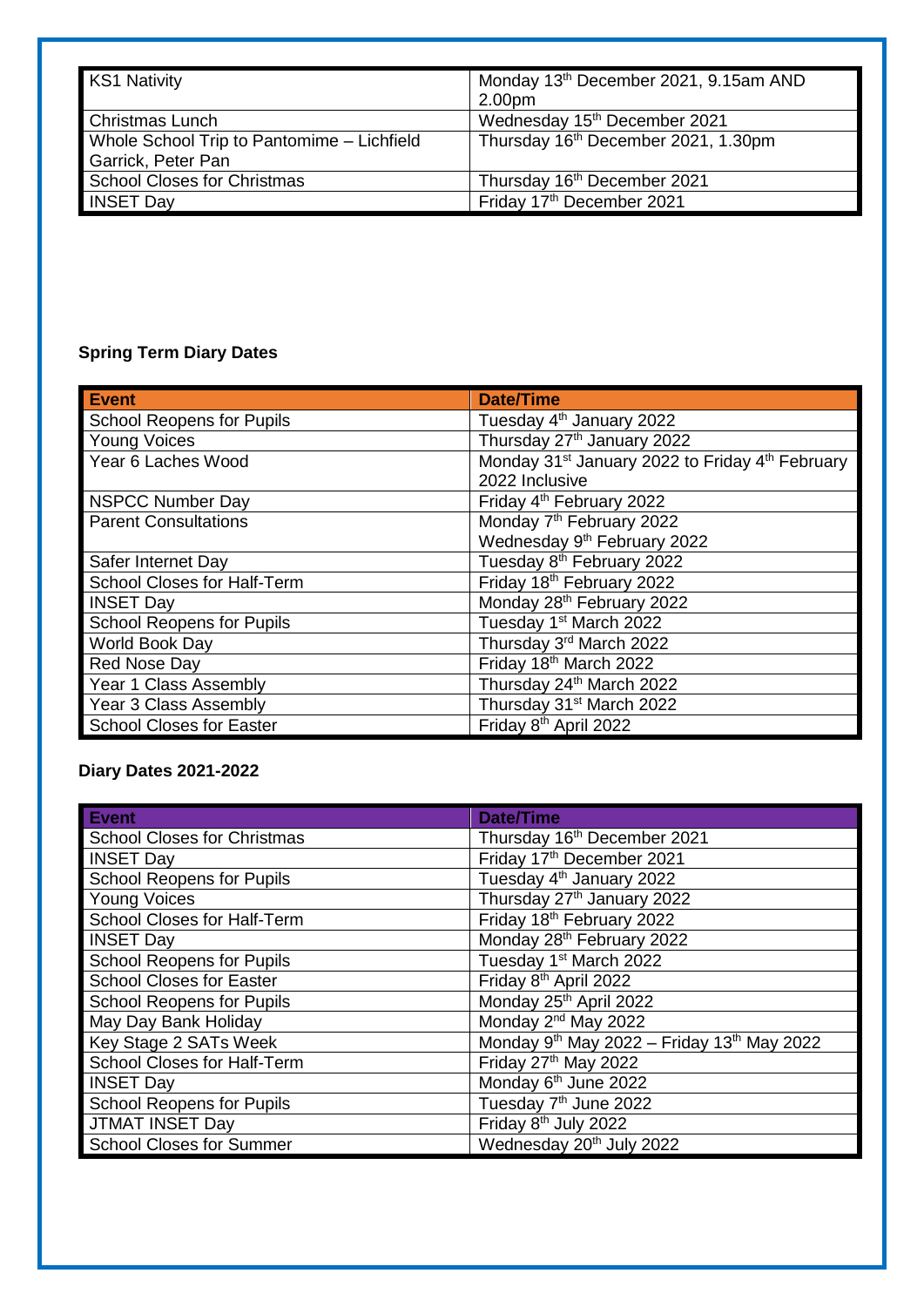